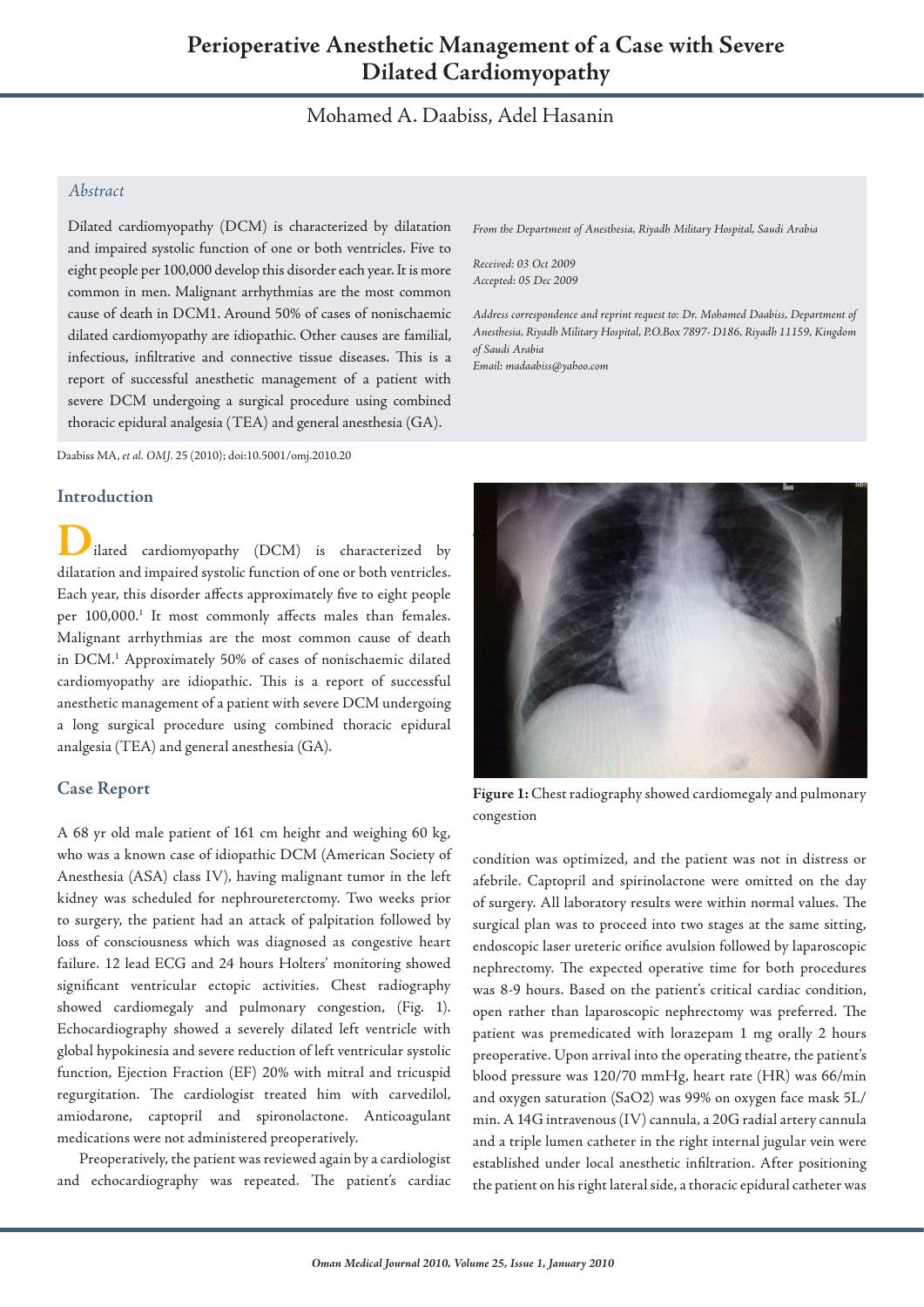inserted at D10-11. Bupivacaine 0.25% 10 ml with 50 μg fentanyl were titrated over 2-3 minutes through the epidural catheter. The patient was kept supine, head and shoulder up  $30^{\circ}$  with  $O<sub>2</sub>$  face mask 5L/min. Sensory loss was at T10 dermatome. Dopamine infusion was started of 3-5μ/kg/min through the central venous line. Intraoperatively, the mean arterial blood pressure (MAP) was 85-105mmHg, HR was 57-66 beats/min, central venous pressure (CVP) was  $10-17$  cmH2O and SaO<sub>2</sub> was 99-100%. Sedation was achieved with IV midazolam 1mg. An epidural top up of 5 ml bupivacaine 0.25% with 25μg fentanyl was titrated to maintain the level of sensory loss. Several arterial blood samples were analyzed for blood gases (ABG) and electrolytes, which were within normal values. Total fluids received were 1200 ml of crystalloids in addition to about 500 ml of absorbed irrigation crystalloid fluid used in 4 hours endoscopic ureteric procedure. Preparing for the second stage of surgery, 6 ml bupivacaine 0.5% added to 50 μg of fentanyl were titrated through the epidural catheter to reach analgesic level to T8. After that, general anesthesia (GA) was induced using IV injection of etomidate 10 mg and fentanyl 50 μg. Vecronium bromide 6 mg was given to facilitate the insertion of a cuffed endotracheal tube. Anesthesia was maintained with isoflurane (0.5-  $1\,\mathrm{MAC}$ )  $\mathrm{O}_2$ /Air and intermittent vecuronium bromide. Dopamine infusion was used to maintain adequate MAP. The patient was positioned in lateral loin position for nephrectomy. This stage lasted 3 hours during which MAP was 80-95 mmHg, HR was 60-71 beats/min, Sa $\text{O}_\text{2}$  was 99-100%, CVP was 9-15 cmH<sub>2</sub>O, end tidal carbon dioxide was 33-37 mmHg and airway pressure was 15-18  $\text{cmH}_{2}$ O. ABG and electrolytes were within normal levels. ECG tracing was normal sinus rhythm with infrequent PVCs (<6 /min) without any ischemic changes. Total urine output was 500 ml. At the end of the surgery, the residual muscle relaxant effect was reversed and patient was extubated smoothly. Overall, the anesthetic management was uneventful. In the PACU, the patient was fully awake and on epidural infusion of bupivacaine 0.03% with fentanyl 4 μg/ml, 3-5 ml/hour for postoperative pain control. After an hour, the patient was transferred to High Dependency Care Unit with stable vital signs. The following day, the patient was discharged to the surgical ward with stable hemodynamics.

#### **Discussion**

The present case had two major problems, DCM with severe cardiac dysfunction (EF 20%) and prolonged surgical procedure (7 hours) with the associated hemodynamic and intravascular volume changes. The goals for anesthetic management were avoidance of drug induced myocardial depression, maintenance of normovolemia, and prevention of increased ventricular

afterload. GA solely may increase the risk of CHF, myocardial ischemia or intraoperative arrhythmias. <sup>3</sup> El-Dawlatly et al. reported uneventful anesthetic management of a patient with DCM who underwent laparoscopic cholecystectomy (LC) under TEA. <sup>3</sup> Aono et al. compared three anesthetic techniques: GA, epidural analgesia (EA) and GA combined with EA for LC. They reported that, GA with sevoflurane/ $N_2O$  could not suppress stress response of both hypothalamus-pituitary-adrenocortical axis and sympathoadrenal system while EA suppressed only the symathoadrenal responses. <sup>4</sup> They concluded that TEA may be of advantage in patients with limited cardiac function undergoing abdominal surgery. Gramatica et al. used EA as a sole technique for LC and recommended it for patients who are not good candidates for GA due to cardiorespiratory problems. <sup>5</sup> The choice for anesthetic management in this case was fentanyl based EA with low concentration local anesthetic agent. This technique offers satisfactory analgesia with a relatively slow sympathetic blockade as well as decreased peripheral vascular resistance. In addition, induced reduction in afterload and preload benefits cardiac function. <sup>6</sup> Hashimoto et al. reported that high dose epidural fentanyl anesthesia is an anesthetic method of choice for patients with DCM. <sup>7</sup> The small dose of dopamine used in this case was to support the circulation if hypotension occurred in light of the cardiac compromised status of the patient. Changing the surgical plan to open laparotomy reduced the risk of pnuemoperitonieum e.g. hypercarbia and cardio-pulmonary compromise. <sup>8</sup> In the second stage of surgery, the patient was positioned in lateral loin position with the added risk of pleural injury during dissection due to tumor infiltration. Therefore, EA would not be satisfactory unless combined with relatively light GA to offer good analgesia with hemodynamic stability. Monitoring of CVP with the other vital signs was used to optimize the preload. CVP was kept between 12- 16 cmH2O and MAP 80-95mmHg. Although cardiac output was not measured intraoperatively, it was believed that the circulatory effects of epidural block contributed to a relatively stable operative and postoperative course. Swan Ganz catheter was not used as the patient position (lateral loin) might have disrupted the tracing of pulmonary capillary wedge pressure (PCWP) as well as cardiac output figures, and therefore eliminates the advantage of its use in addition to its coexisting complications. This is in agreement with Amaranath et al. and Kanu. 6,9 Although using Transesophageal Echocardiography (TEE) could be useful, it was not used due to limited expertise with TEE. To the best of our knowledge, this may have been one of the longest cases reported on the use of TEA with GA in patient with severe cardiomyopathy. Such patients could be well managed with preoperative optimized medical condition and well-planned anesthetic management.